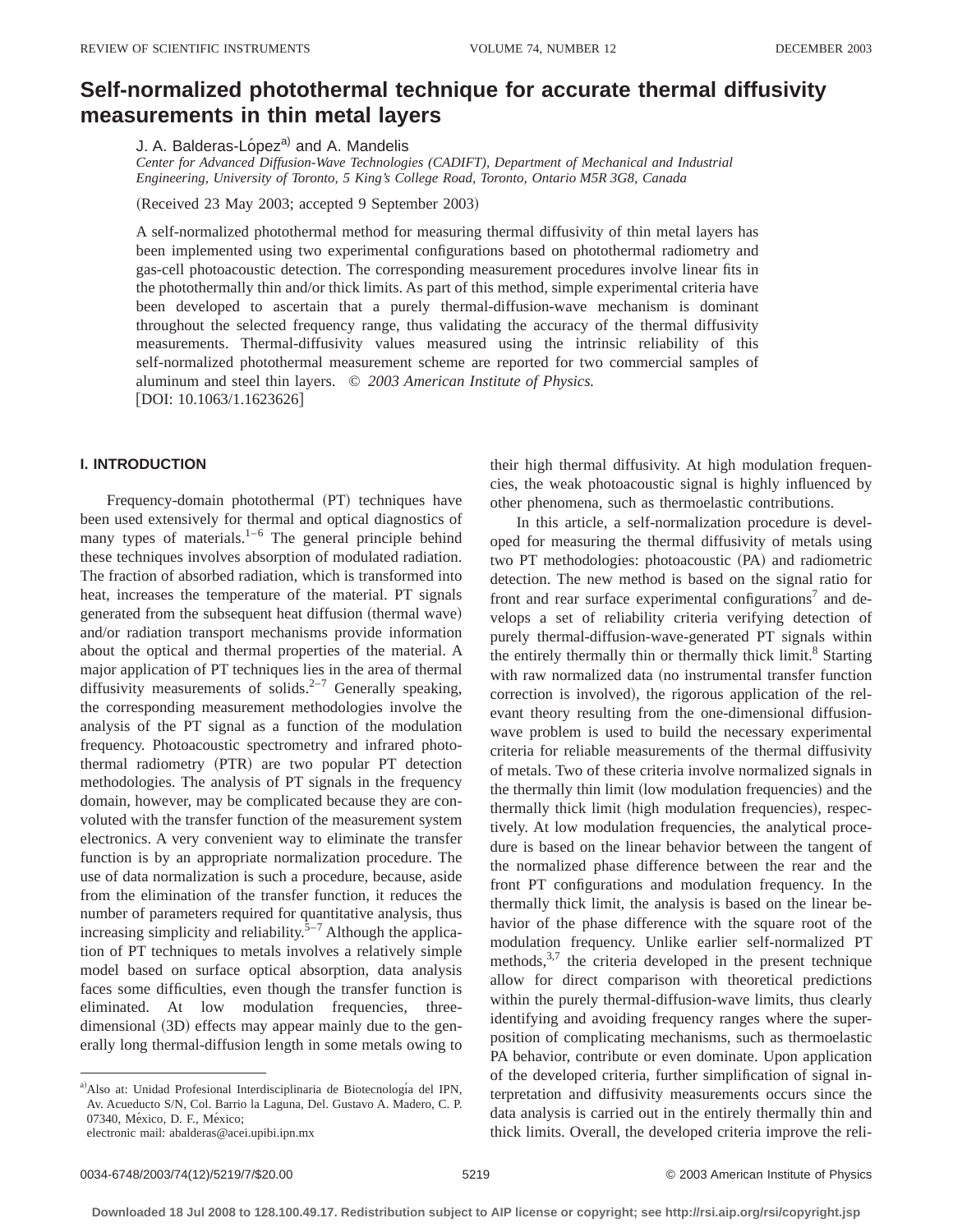

FIG. 1. Schematic of the 1D single-layer photoacoustic model with surface absorption. *g*: gas (air) and *m*: metal sample.

ability of the quantitative analysis over published PA methodologies in which the domination of the thermal-diffusionwave mechanism is assumed to be valid *a priori*,<sup>7</sup> or the frequency range is selected by assuming specific modulation frequency dependencies.<sup>3</sup>

### **II. THEORETICAL CONSIDERATIONS**

A one-dimensional (1D) PT geometry is depicted in Fig. 1. A single layer of the optically opaque material *m*, is embedded in, or surrounded by, a transparent medium *g*. Optical radiation, e.g., from a laser source, of intensity  $I_0$  and angular modulation frequency  $\omega = 2\pi f$ , impinges on the upper surface of *m*, which absorbs light on its surface, modeled as a very thin layer with an optical absorption coefficient  $\beta$ . The corresponding differential equations for 1D heat diffusion are

$$
\frac{\partial^2 T_g}{\partial x^2} - \frac{1}{\alpha_g} \frac{\partial T_g}{\partial t} = 0 \quad 0 \le x
$$
  

$$
\frac{\partial^2 T_m}{\partial x^2} - \frac{1}{\alpha_m} \frac{\partial T_m}{\partial t} = -\frac{\beta I_0 \delta(x)}{2k_m} [1 + e^{i\omega t}], \quad -L \le x \le 0,
$$
  
(1)  

$$
\partial^2 T_g \quad 1 \quad \partial T_g
$$

$$
\frac{\partial^2 T_g}{\partial x^2} - \frac{1}{\alpha_g} \frac{\partial T_g}{\partial t} = 0 \quad -\infty < x \le -L,
$$

with boundary conditions

$$
T_g(0) = T_m(0)
$$
  
\n
$$
T_m(-L) = T_g(-L)
$$
  
\n
$$
-k_m \frac{dT_m}{dx}\Big|_{x=0} = -k_g \frac{dT_g}{dx}\Big|_{x=0} + HT_m(0)
$$
  
\n
$$
-k_m \frac{dT_m}{dx}\Big|_{x=-L} = -k_g \frac{dT_g}{dx}\Big|_{x=-L} - HT_m(-L)
$$

and the physical requirement of finite solutions as  $x \rightarrow \pm \infty$ :

 $\lim T_{g}(x) = 0,$  $x \rightarrow \pm \infty$ .

Here,  $T_i$ ,  $i = g, m$ , is the temperature distribution inside medium *i*, *km* is the thermal conductivity of medium *m* and *H*, defined as  $H=4\epsilon\sigma T^3_{\theta}(\text{W m}^{-2} \text{K}^{-1})$ , is a radiometric heat transfer coefficient through infrared emissions,  $\epsilon$  is the surface emissivity, and  $\sigma = 5.67 \times 10^{-12} \,\text{W/cm}^2 \,\text{K}^4$  is the Stefan–Boltzmann constant.

Solution of the coupled differential equations shows that the harmonically modulated front  $(F)$  and rear  $(R)$  surface temperature is given by

$$
T_F(f) = \frac{\beta dI_0}{k_s \sigma_s} \left[ \frac{(1 + b_{gs} + h)e^{\sigma_s L} + (1 - b_{gs} - h)e^{-\sigma_s L}}{(1 + b_{gs} + h)^2 e^{\sigma_s L} - (1 - b_{gs} - h)^2 e^{-\sigma_s L}} \right]
$$
  
at  $x = 0$ , (2)

$$
T_R(f) = \frac{\beta dI_0}{k_s \sigma_s} \left[ \frac{2}{(1 + b_{gs} + h)^2 e^{\sigma_s L} - (1 - b_{gs} - h)^2 e^{-\sigma_s L}} \right]
$$
  
at  $x = -L$ . (3)

In these two equations,  $\sigma_k$ ,  $k = g, m$  is the complex thermal diffusion coefficient of medium  $k$ ,  $(\beta d)$  is the surface absorptance of medium *m*,  $b_{gs} = e_g / e_s$ , is a ratio of thermal effusivities and  $h = H/k<sub>s</sub> \sigma<sub>s</sub>$ . According to the Rosencwaig– Gersho theory<sup>8</sup> of the gas-cell PA effect and similar models for the infrared radiometric  $(PTR)$  signal,<sup>9</sup> both signals are proportional to the temperature fluctuations of the sample surface. Taking the ratio  $R(f) = T_R(f)/T_F(f)$ , it is clear that several common terms on Eqs.  $(2)$  and  $(3)$  are eliminated, and so is the instrumental transfer function. As a result, the following simple expression is obtained:

$$
R(f) = \frac{2}{(1 + b_{gs} + h)e^{\sigma_s L} + (1 - b_{gs} - h)e^{-\sigma_s L}}.
$$
 (4)

Considering that for metals  $b_{gs}$  is approximately equal to zero and, for typical modulation frequency ranges,  $h \approx 0$ ,<sup>10</sup> the amplitude |R| and phase  $\Phi$  of the complex signal  $R(f)$ can be written  $as^7$ 

$$
|R| = \frac{\sqrt{2}}{(\cosh(2x) + \cos(2x))^{1/2}},
$$
\n(5)

$$
tan(\Delta \Phi) = -\tanh(x)tan(x),\tag{6}
$$

where  $x = (\pi f / \alpha_m)^{1/2} L$ . In principle, both of these equations can be used for thermal diffusivity measurement purposes in metals, however, as was pointed out before, the lack of appropriate modulation frequency-range selection criteria for a purely thermal-diffusion-wave mechanism may complicate the analysis. This is especially true for the PT amplitude ratio [Eq.  $(4)$ ], which is highly sensitive to light source fluctuations, surface reflectivity, or differences on laser beam intensities. Equations  $(2)$ – $(6)$  were derived assuming identical surface and laser beam properties on both sides of our materials. In practice, however, variations may cause departures from the strict validity of the foregoing thermal-wave equations, which will require corrections to yield accurate thermal diffusivity measurements. The phase difference  $\Delta\Phi$  is more suitable for these measurements than the amplitude ratio  $|R|$ , because the former is independent of surface optical

**Downloaded 18 Jul 2008 to 128.100.49.17. Redistribution subject to AIP license or copyright; see http://rsi.aip.org/rsi/copyright.jsp**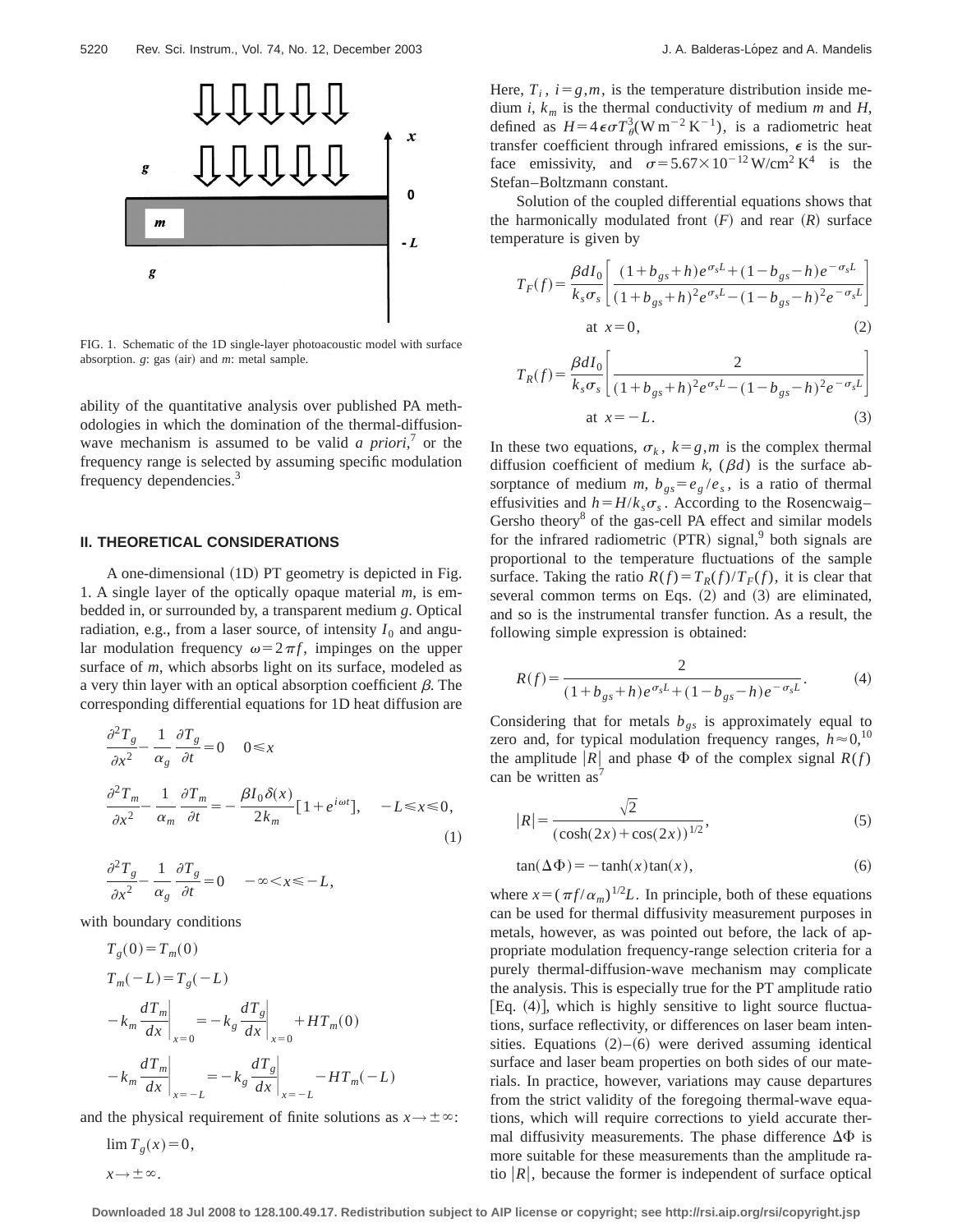TABLE I. Thermal diffusivity values of thin aluminum and steel samples, obtained by the two PT methodologies reported in this article.  $\alpha_{\text{This}}^{\text{PA}}$  and  $\alpha_{\text{This}}^{\text{PA}}$  stand for the PA thermal diffusivity measurements in the thermally thin and thermally thick limit, respectively.  $\alpha_{\text{Think}}^{\text{PTR}}$  and  $\alpha_{\text{Thick}}^{\text{PTR}}$  are similar measurements using the PTR technique.

| Material     | <b>Thickness</b><br>(cm) | $\alpha_{\text{thin}}^{\text{PA}}$<br>(cm <sup>2</sup> /s) | $\alpha_{\text{Thick}}^{\text{PA}}$<br>(cm <sup>2</sup> /s) | <b>PTR</b><br>$\alpha_{\text{thin}}$<br>$\left(\text{cm}^2\text{/s}\right)$ | $\alpha_{\text{Thick}}^{\text{PTR}}$<br>(cm <sup>2</sup> /s) |
|--------------|--------------------------|------------------------------------------------------------|-------------------------------------------------------------|-----------------------------------------------------------------------------|--------------------------------------------------------------|
| Aluminum     | 0.0300                   | 0.34                                                       | 0.38                                                        | 0.38                                                                        | 0.59                                                         |
| (commercial) | $\pm 0.0005$             | $\pm 0.01$                                                 | $\pm 0.03$                                                  | ±0.04                                                                       | $\pm 0.08$                                                   |
| Steel sample | 0.0560                   | 0.100                                                      | 0.110                                                       | 0.120                                                                       | 0.120                                                        |
|              | ±0.0005                  | $\pm 0.003$                                                | $\pm 0.010$                                                 | $\pm 0.004$                                                                 | $\pm 0.008$                                                  |

factors and laser intensity. Moreover, it is possible to derive simpler expressions for  $\Delta\Phi$  and tan $(\Delta\Phi)$  at high and low modulation frequencies. At low frequencies, this can be done by considering a Taylor series expansion for the functions  $tanh(x)$  and  $tan(x)^{10,11}$ :

$$
\tanh(x) \approx x - x^3/3 + 2x^5/15 - \dots
$$

and

$$
\tan(x) \approx x + x^3/3 + 2x^5/15 + \dots
$$

Upon keeping only linear terms in the thermally thin limit of  $x \leq 1$ , it can be easily shown that

$$
\tan(\Delta \Phi) \approx -x^2 = -\left[\frac{\pi}{\alpha_m} L^2\right] f. \tag{7}
$$

The next term in the series expansion for  $tan(\Delta\Phi)$  involves  $O(x^6)$ , so the approximation given by Eq. (7) is very accurate for  $x < 0.6$ . For example, given typical values  $\alpha_m$  $=0.98 \text{ cm}^2/\text{s}$  and  $L=0.03 \text{ cm}$  for aluminum foils, a modulation frequency of  $f = 100$  Hz, yields  $x = 0.53$ ,  $x^2 = 0.28$ , and  $x^6$ =0.022. Equation (7) shows that a linear relation of  $tan(\Delta\Phi)$  with *f* is expected in the thermally thin limit. In this limit, the sample thermal diffusivity can be easily obtained from the slope/fitting parameter  $M = (\pi/\alpha_m)L^2$ .

In the thermally thick limit, the asymptotic behavior for  $\Delta\Phi$  can be considered instead. From Eq. (6), it is easy to show that if  $x \ge 1$ , then

$$
\Delta \Phi \approx -x = -\left(\sqrt{\frac{\pi}{\alpha_m}} L\right) \sqrt{f}.\tag{8}
$$

This equation shows that the phase  $\Delta\Phi$  behaves asymptotically as  $f^{1/2}$ . The corresponding analytical procedure based on Eq.  $(8)$  involves the fitting of the experimental phase difference  $\Delta\Phi$  as a function of the square root of the modulation frequency in the range of high modulation frequencies. In the thermally thick limit, the sample thermal diffusivity can be obtained from the slope/fitting parameter *P*  $= (\pi/\alpha_m)^{1/2}L$ .

In view of the fact that Eq.  $(6)$  is independent of instrumental factors, the predicted requirements that tan $(\Delta \Phi) \rightarrow 0$ and  $\Delta \Phi \rightarrow 0$  for  $f \rightarrow 0$ , must be rigorously applied and constitutes additional criteria for selecting the appropriate frequency range for quantitative measurements in the thermally thin or thick limits, respectively. An additional criterion can be obtained from Eq.  $(5)$  which predicts a flat behavior for the ratio of amplitudes at very low modulation frequencies where  $x \ll 1$ . The foregoing criteria are useful for testing the validity of the 1D analysis in the range of very low modulation frequencies, where 3D PT effects may be present, or in the range of high modulation frequencies, where deviations from the purely diffusion-wave mechanism (e.g., with the PA probe), combined with poor signal-to-noise ratios (SNRs), could compromise the reliability and precision of the measurement.

# **III. EXPERIMENTAL CONFIGURATIONS**

Two metal samples were used in this work (Table I): A commercial aluminum slab (originally 4 mm thick) and a steel foil (560  $\mu$ m thickness). A small piece of the aluminum sample was cut and polished to obtain a thin layer of 300  $\mu$ m thickness, as measured with the help of a micrometer calibrator (Mitutoyo,  $\pm 5$   $\mu$ m precision). Similarly, a 560  $\mu$ m piece of steel (unknown composition) was used.

## **A. Photoacoustic setup**

The experimental gas-cell PA setup, shown in Fig. 2, consisted of an argon-ion laser (approximately  $1$  mm beam diameter), delivering 200 mW of dc power, the beam of which was modulated by means of an acousto-optic modulator. The PA cell consisted of a cylindrical hole  $(3 \text{ mm} \text{ diam})$ eter and 3 mm height), made in a brass body and communicating with



FIG. 2. Experimental PA setup used for the implementation of the selfnormalized procedures. AOM: acousto-optic modulator.

**Downloaded 18 Jul 2008 to 128.100.49.17. Redistribution subject to AIP license or copyright; see http://rsi.aip.org/rsi/copyright.jsp**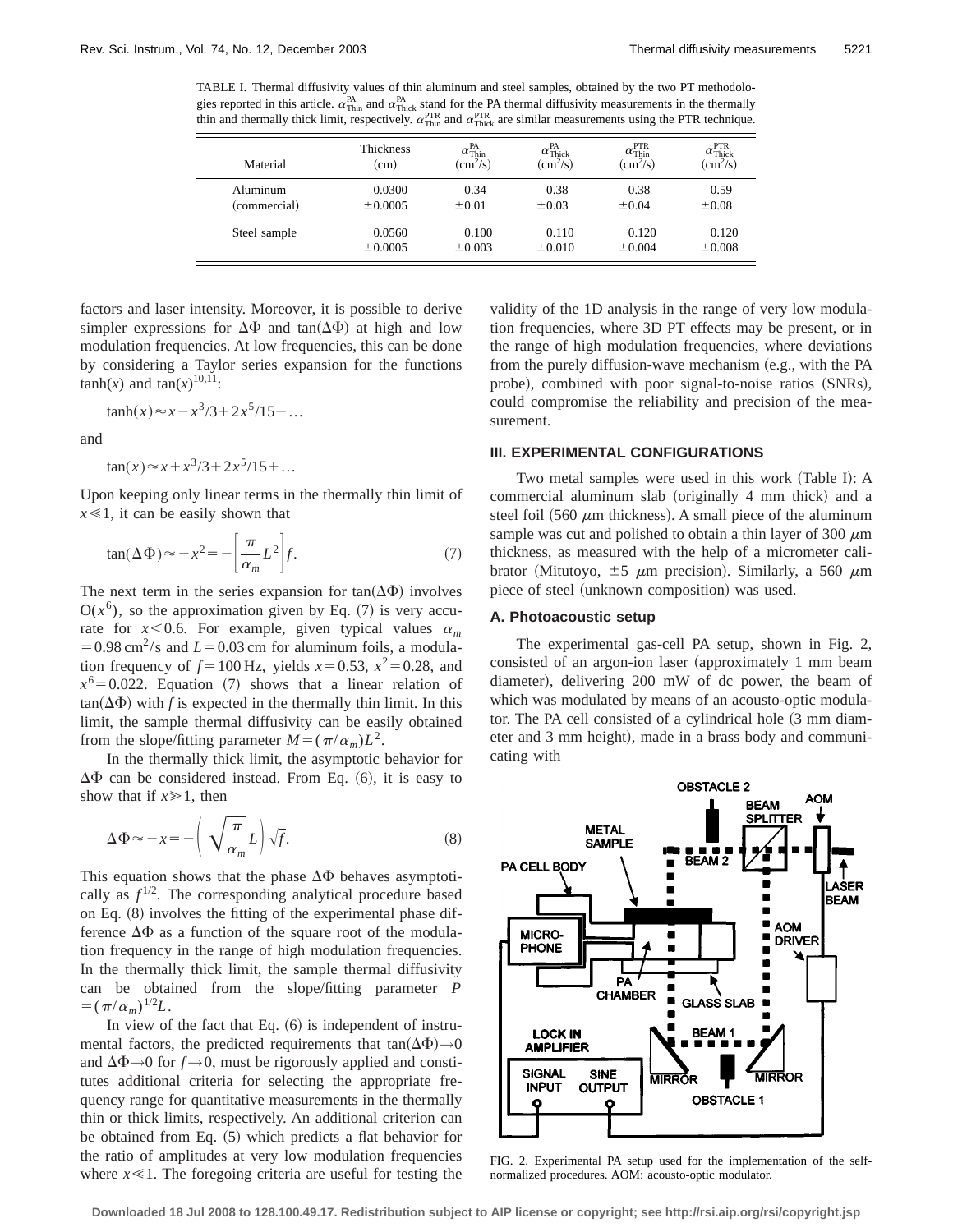

FIG. 3. Experimental infrared PT radiometric setup used for the implementation of the self-normalized method.

an electret microphone (with a built-in preamplifier) through a channel. The PA chamber was obtained by placing the metallic sample on the upper surface of the cell using vacuum grease. It was sealed by using a thin 160  $\mu$ m plate of Corning glass on the opposite side, which also served as an optical window. To obtain the front and rear PA configurations, the modulated laser beam was first directed to a beamsplitter, Fig. 2. The PA signal for the rear configuration was obtained by allowing only beam 2 in Fig. 2 to impinge on the upper surface of the sample. This was achieved by obstructing beam 1. The PA signal for the front configuration was obtained by reversing the roles of beams 1 and 2. PA signals for both configurations were generated in a range of 3 to 501 Hz, for the aluminum sample and 3 to 151 Hz for the steel sample using a step of 2 Hz. The signals were fed to a lock-in amplifier (SRS, Model 830) for further amplification and demodulation.

## **B. Radiometric setup**

The experimental infrared photothermal radiometric setup, shown in Fig. 3, consisted of an infrared diode laser  $(\lambda = 830 \text{ nm})$  with a fiber-optic pigtail (Opto-Power Corp.) collimated to  $\sim 0.5$  mm beam diameter, delivering 400 mW of continuous-wave power. Intensity modulation of the laser light was achieved through current modulation of the diode (power supply Coherent, model  $6060$ ). The front PTR configuration was obtained by inserting a mirror (Mirror 1 in Fig. 3), allowing the laser beam to impinge on the metallic sample surface facing the off-axis paraboloidal reflector. The rear PTR configuration was obtained by removing mirror 1



FIG. 4. Ratio of amplitudes for the rear and front PA configurations, as a function of modulation frequency. (a) Aluminum, thickness 300  $\mu$ m. (b) Steel, thickness 560  $\mu$ m.

**Downloaded 18 Jul 2008 to 128.100.49.17. Redistribution subject to AIP license or copyright; see http://rsi.aip.org/rsi/copyright.jsp**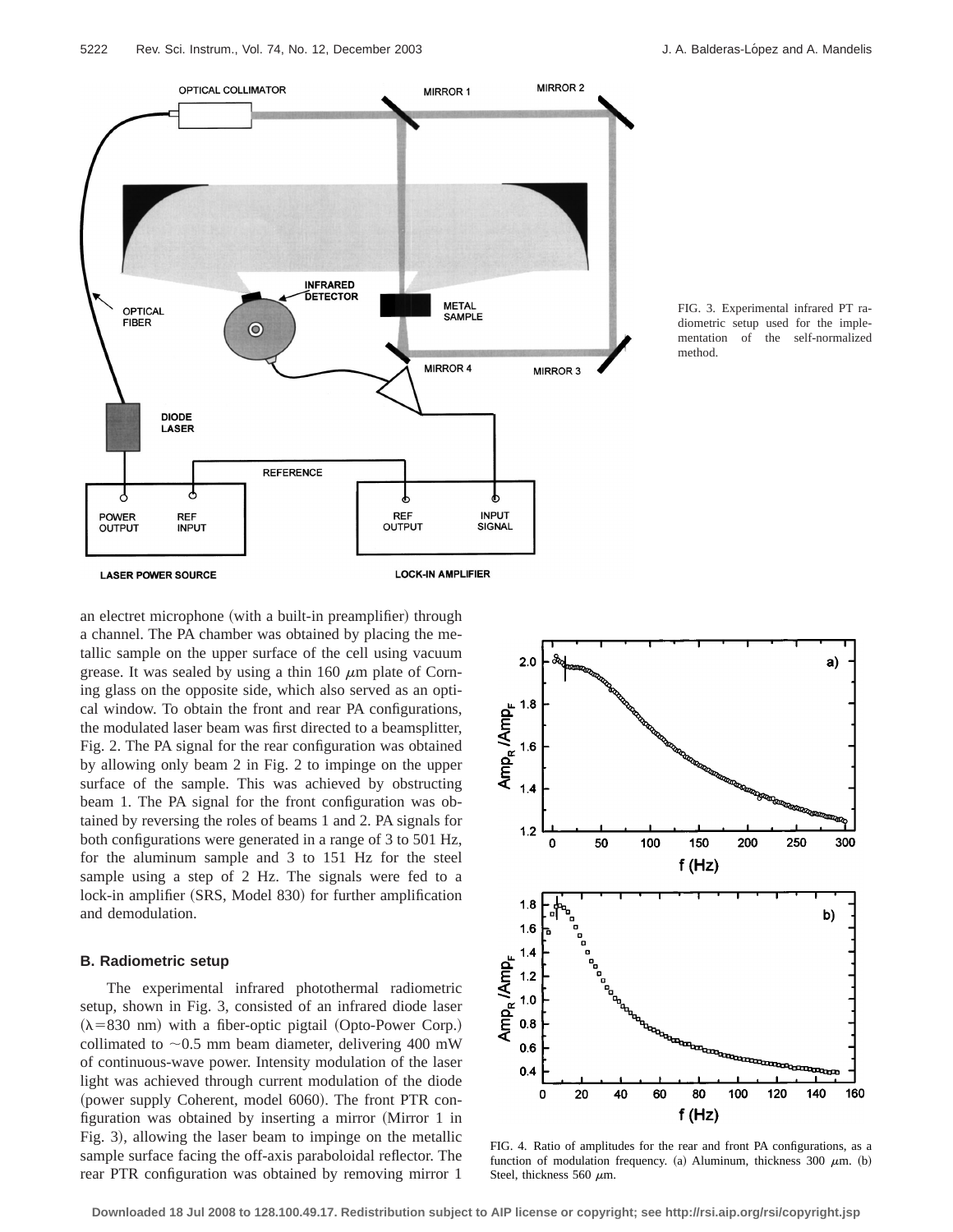

FIG. 5. Tangent of phase difference between rear and front PA configurations, as a function of modulation frequency. (a) Aluminum, thickness 300  $\mu$ m. (b) Steel, thickness 560  $\mu$ m.

and allowing the laser beam to impinge on the back surface of the sample. The infrared sensor consisted of a HgCdTe photodetector element,  $1 \text{ mm}^2$  of active area (Judson Technologies, J15 Series).

#### **IV. EXPERIMENTAL RESULTS**

Figure 4 shows the ratio of PA amplitudes for the aluminum and steel samples. The vertical lines in Fig. 4 identify the regions below which 3D effects appear through deviations from the linear behavior predicted by Eq.  $(5)$  in the low-*f* limit. Alternatively, a possibility exists that the air column inside the PA cell is thermally thin. To avoid these possible complications, the analysis using the PA signal ratio for our materials was limited in the frequency range above 13 Hz for the aluminum sample and 7 Hz for the steel sample. The self-normalized phase,  $\Delta\Phi$ , results are shown in Fig.  $5(a)$  for aluminum and Fig.  $5(b)$  for steel, where Eq.  $(7)$  was fitted to the data. The continuous lines are the best fits of the 1D Eq.  $(7)$  in this frequency range. The thermal diffusivity values obtained through best fits to the PA data and are summarized in Table I, column 3. Deviations from the linear behavior with *f* predicted for the tangent of phase difference in Eq.  $(7)$  are evident above 37 Hz for the aluminum sample [Fig. 5(a)], and above 11 Hz for the steel sample [Fig. 5(b)]. Therefore, the linear analysis was not used above these



FIG. 6. Phase difference between rear and front PA configurations, as a function of modulation frequency. (a) Aluminum, thickness 300  $\mu$ m. (b) Steel, thickness 560  $\mu$ m.

boundary frequencies for the aluminum and steel thin samples, respectively. The corresponding plots involving the thermally thick ranges are shown in Fig. 6. The dashed lines in Fig. 6 were used to identify the modulation frequency ranges where the PA signal is dominated purely by thermal waves with negligible contributions from thermoelastic effects. These lines were drawn following the criterion that  $\Delta\Phi$ must cross the origin as the modulation frequency approaches zero, as predicted in Eq.  $(6)$ . The application of this criterion for quantitative photothermal measurements is essential, especially in the steel sample case shown in Fig.  $6(b)$ , where a strong thermoelastic contribution is evident at low frequencies as expected from the small thickness of this sample.<sup>12</sup> The vertical lines on the corresponding plots show the limits (lower limit for the case of the aluminum sample) on modulation frequencies between which experimental data ratios were considered for analysis using Eq.  $(8)$ . The continuous lines in Fig. 8 are the best fits to this equation and the corresponding values of the measured thermal diffusivity are summarized in Table I, column 4.

Figure 7 shows the ratio of PTR amplitudes for the two samples. The poor signal-to-noise ratio (SNR) for the aluminum sample is evident, and is in contrast with the corresponding PTR ratio for the steel sample. The poor aluminum SNR is due to the high reflectivity and low infrared emissiv-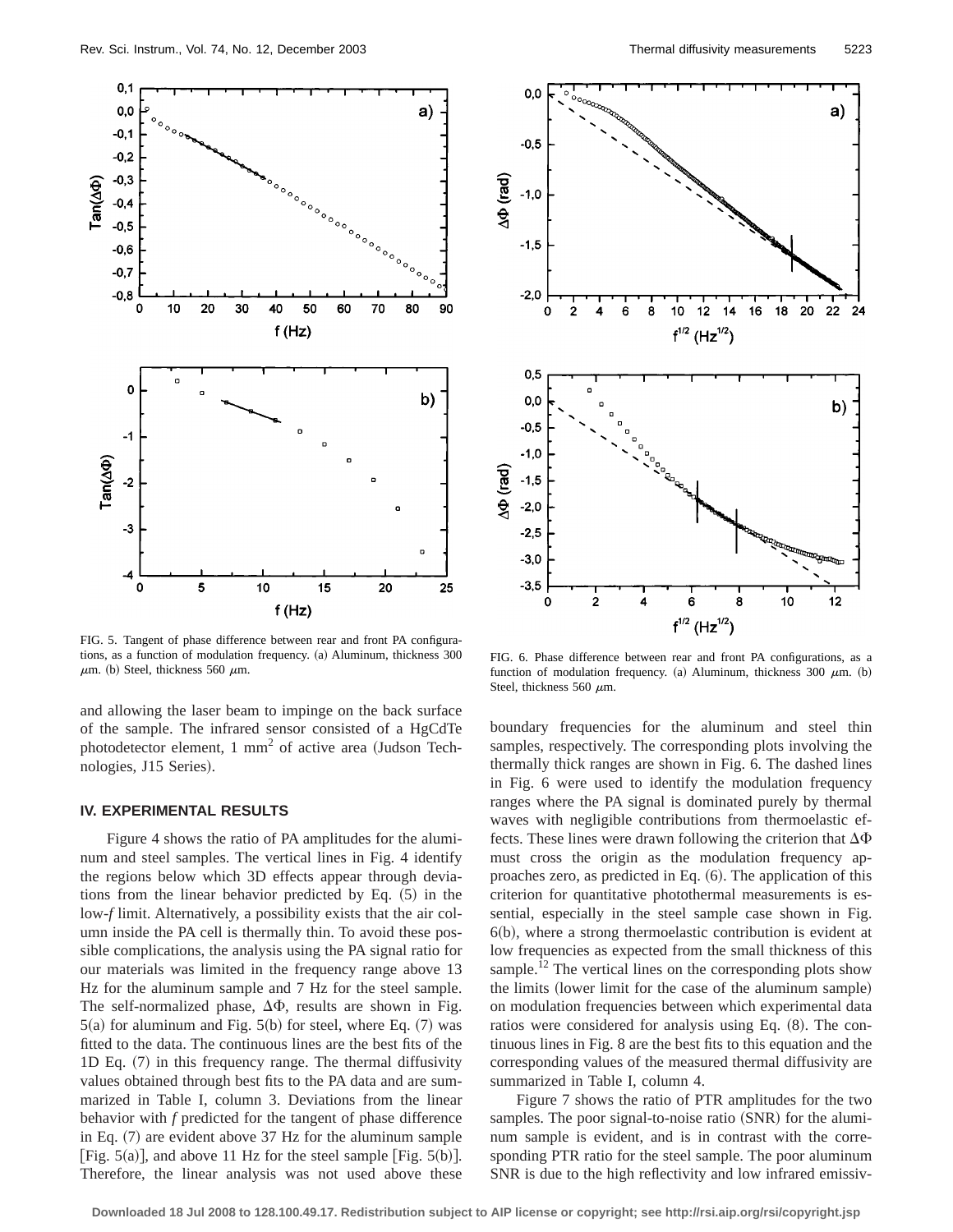

FIG. 7. Ratio of amplitudes for the rear and front PTR configurations, as a function of modulation frequency. (a) Aluminum, thickness 300  $\mu$ m. (b) Steel, thickness 560  $\mu$ m.

ity of the aluminum sample as well as its high thermal conductivity which decreases the magnitude of the thermal wave signal at the surface. Another aspect worth noting is the absence of 3D effects for the steel sample at very low modulation frequencies. To avoid 3D effects in the 1D measurements of the aluminum sample, the analysis of the PTR phase differences was carried above 19 Hz, as suggested by the amplitude ratios in Fig.  $7(a)$ . Figure 8 shows the range of modulation frequencies where the fit of the PTR data to Eq.  $(7)$  was carried out. The continuous lines in Fig. 8 are the best fits of this equation in the selected frequency ranges. The thermal diffusivity values were obtained following the same procedure as described for the PA results and are summarized in Table I, column 5. The corresponding results at high frequencies are shown in Fig. 9. The same procedure as with the PA data was followed, with the simplification that PTR signals are generated through radiation emission only and they are insensitive to synchronous thermoelastic vibrations in the metal. The effects of thermoelastic contributions to the PA phase are very easily seen upon comparison of Figs.  $6(b)$  and  $9(b)$ . The continuous lines in Fig. 9 are best fits of Eq. (8) to the PTR  $\Delta\Phi$  data. The extracted values of the thermal diffusivity are summarized in Table I, column 6.

# **V. DISCUSSION**

Table I shows that the self-normalized PA measurements using the thermally thin and thick frequency responses from



FIG. 8. Tangent of phase difference between rear and front PTR configurations, as a function of modulation frequency. (a) Aluminum, thickness 300  $\mu$ m. (b) Steel, thickness 560  $\mu$ m.

the two metal samples yield very consistent thermal diffusivity results for both samples used in this work. The literature values for bulk aluminum metal are in the  $0.8-0.98$  cm<sup>2</sup>/s range,<sup>13</sup> however, it is expected<sup>14</sup> that very thin layers of aluminum will have lower thermal diffusivity values, as measured in this work. The decrease in the thermal diffusivity of thin layers compared to bulk materials is due to the poorer quality of imperfectly grown or manufactured/ machined thin layers. With regard to steels, the thermal diffusivity value depends on the composition of a particular steel. The reported values<sup>15,16</sup> in the range  $0.037 - 0.14$  cm<sup>2</sup>/s are somewhat higher than the measured values in Table I, again, as expected from thin steels. PTR produced diffusivity values very consistent with the PA results only in the case of the steel sample. The higher value obtained from the thermally thick aluminum measurement may be due to the well known large thermal expansion coefficient of this metal, which was not taken into account in the theoretical interpretation. Laser induced thermomechanical expansion is known to generate PTR signals in aluminum through surface motion which tends to affect the high-frequency signal and yield overestimates in the value of the thermal diffusivity of aluminum, unless accounted for theoretically.<sup>17</sup>

In conclusion, a general PT self-normalized scheme has been developed for thermal diffusivity measurements of thin metallic layers. Two independent but complementary photothermal techniques were used to validate the scheme: PT